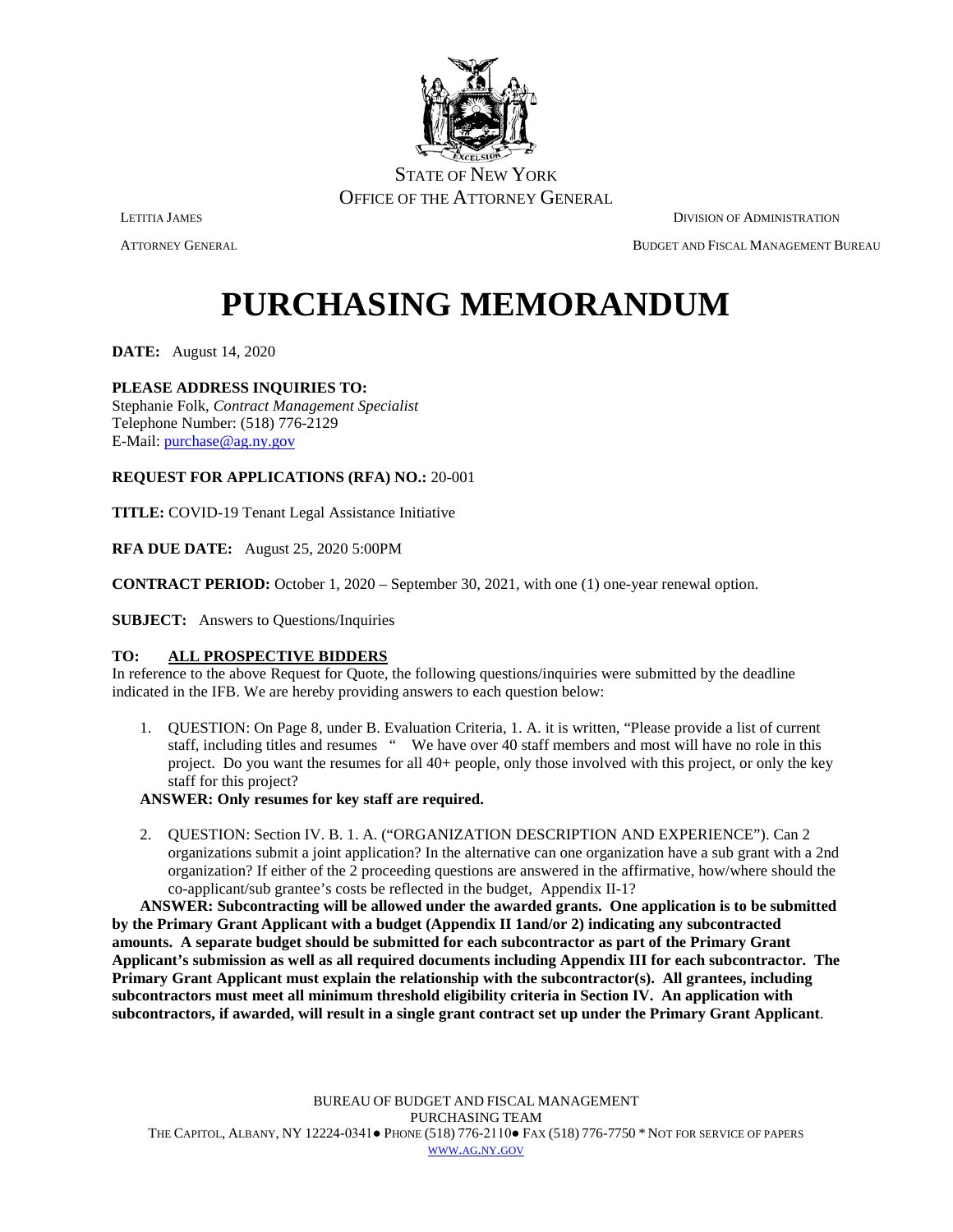

ATTORNEY GENERAL BUDGET AND FISCAL MANAGEMENT BUREAU

**A subcontractor shall be defined as any firm or person who is not a full-time employee of the Primary Grantee, engaged or assigned to perform work under the Grant Contract. All agreements between the Primary Grantee and its subcontractors shall be by bona fide written contract. A subcontractor cannot subcontract work under the resulting contract. Any costs associated with subcontracting are the obligation of the awarded Primary Grantee. Primary Grantee shall be fully responsible to OAG for the acts and omissions in the performance of services under the Grant Contract of the subcontractor and/or persons either directly or indirectly employed by it or by the subcontractors, as it is for the acts and omissions in the performance of services under the Grant Contract or persons directly employed by the Primary Grantee. The Primary Grantee shall not in any way be relieved of any contractual or financial responsibility under the Grant Contract by its agreement with any subcontractor or by an OAG approval of such an agreement with a subcontractor. The State reserves the right to reject any proposed subcontractor for bona fide business reasons, which may include, but are not limited to: that the proposed subcontractor is on the Department of Labor's debarred list; the State determines that the entity is not qualified; unsatisfactory contract performance or service has been previously provided.**

- 3. QUESTION: Section IV. B.1. A. 1. ("ORGANIZATION DESCRIPTION AND EXPERIENCE"). This section requests applicants to provide: 'a list of current staff, including titles and resumes, and a list of your Board of Directors". Are you requesting resumes from all staff of the applicant, even those not involved in the project? For example, for our program that would be approximately 80 resumes. Also, are the 2 lists included in the 5 page limit or are they separate attachments and not counted toward the 5 page limit? **ANSWER: See answer to question 1. Resumes and staff lists will not be considered in the page limitation.**
- 4. QUESTION: Section II. A. ("PROGRAM DESCRIPTION…..VOLUNTEER ATTORNEY PROGRAMS"). This section states that "Grantees will provide direct representation to tenants" while Section IV. B. 1. B. 3.("Outcomes and Deliverables") requests applicants to provide "the staffing plan including any staff who will represent tenants under this program". This question seeks to clarify that the program will fund staff who will develop and maintain a pro bono program where pro bono attorneys will be the counsel appearing in court with the tenant clients and that the program will not be funding the applicant's staff attorneys to appear in court and represent tenant clients.

**ANSWER: This program will fund staff to develop and maintain a volunteer attorney program and referral network to tenants. However, an organization may propose to have the staff that manage the volunteer network also provide direct representation as needed or to refer some tenants encountered through this program internally for representation. Additionally, applicants may plan to supervise pro-bono attorneys in representation. Organizations should include how they will provide representation to tenants in their proposal and if they are planning to refer internally or provide direct representation please include this information in the proposal.**

5. QUESTION: Section IV. B. 1.C. ("Budget/Appendix"). Can the budget show in kind contributions, showing more staff time than this RFP would otherwise pay for, thereby showing a total budget greater than \$107,000?

**ANSWER: Please limit the Appendix II budget to funds intended to be utilized by this grant. If applicants are planning to provide in kind contributions, please explain and include in the narrative portion of the application.**

BUREAU OF BUDGET AND FISCAL MANAGEMENT PURCHASING TEAM THE CAPITOL, ALBANY, NY 12224-0341● PHONE (518) 776-2110● FAX (518) 776-7750 \* NOT FOR SERVICE OF PAPERS [WWW.AG.NY.GOV](http://www.ag.ny.gov/)